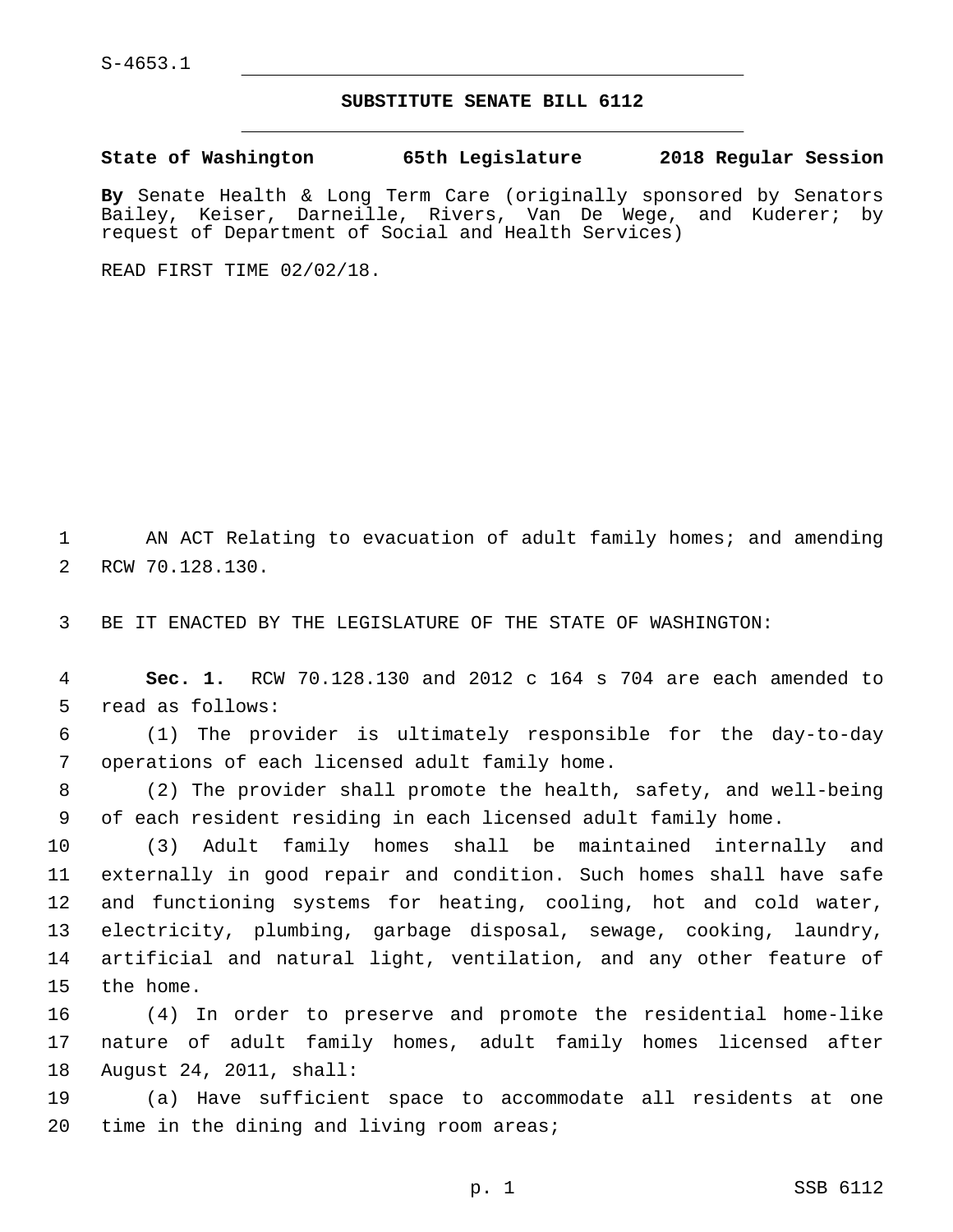(b) Have hallways and doorways wide enough to accommodate residents who use mobility aids such as wheelchairs and walkers; and

 (c) Have outdoor areas that are safe and accessible for residents 4 to use.

 (5) The adult family home must provide all residents access to resident common areas throughout the adult family home including, but not limited to, kitchens, dining and living areas, and bathrooms, to the extent that they are safe under the resident's care plan.

 (6) Adult family homes shall be maintained in a clean and sanitary manner, including proper sewage disposal, food handling, and 11 hygiene practices.

 (7) Adult family homes shall develop a fire drill plan for emergency evacuation of residents, shall have working smoke detectors 14 in each bedroom where a resident is located, and shall have working 15 fire extinguishers on each floor of the home((, and shall not keep 16 nonambulatory patients above the first floor of the home)). Residents who need assistance evacuating must have a bedroom on the floor of the home from which the resident can be evacuated to the designated 19 safe location outside the home without the use of stairs, elevators, chairlifts, or platform lifts.

 (8) The adult family home shall ensure that all residents can be 22 safely evacuated from the home in an emergency as established by the 23 department in rule. The rules established by the department must be developed in consultation with the largest organization representing 25 fire chiefs in the state of Washington.

 (9) Adult family homes shall have clean, functioning, and safe 27 household items and furnishings.

 (10) Adult family homes shall provide a nutritious and balanced diet and shall recognize residents' needs for special diets.

 (11) Adult family homes shall establish health care procedures for the care of residents including medication administration and 32 emergency medical care.

 (a) Adult family home residents shall be permitted to self-34 administer medications.

 (b) Adult family home providers may administer medications and deliver special care only to the extent authorized by law.

 (12) Adult family home providers shall either: (a) Reside at the adult family home; or (b) employ or otherwise contract with a qualified resident manager to reside at the adult family home. The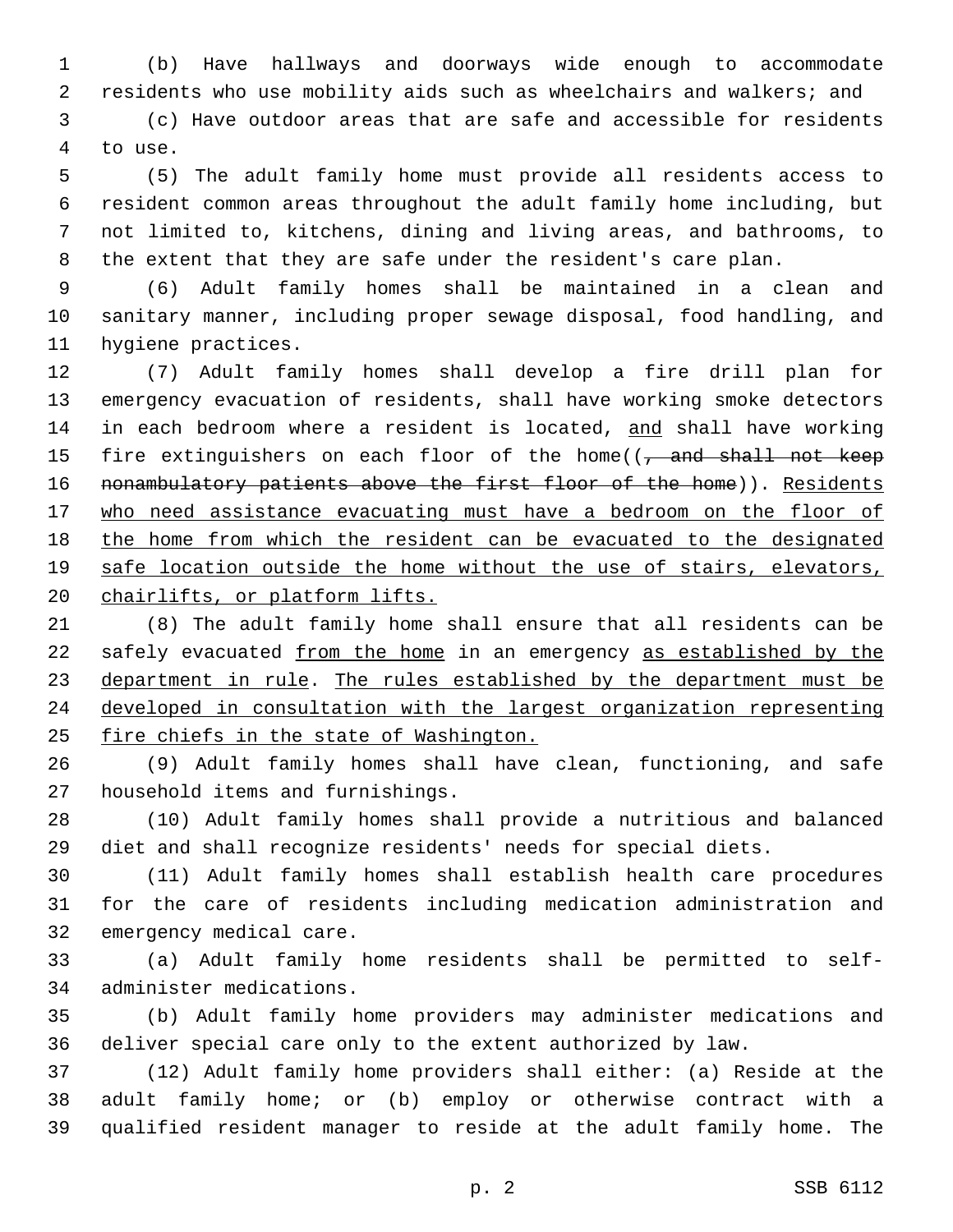department may exempt, for good cause, a provider from the 2 requirements of this subsection by rule.

 (13) A provider will ensure that any volunteer, student, employee, or person residing within the adult family home who will have unsupervised access to any resident shall not have been convicted of a crime listed under RCW 43.43.830 or 43.43.842, or been found to have abused, neglected, exploited, or abandoned a minor or vulnerable adult as specified in RCW 74.39A.056(2). A provider may conditionally employ a person pending the completion of a criminal conviction background inquiry, but may not allow the person to have 11 unsupervised access to any resident.

 (14) A provider shall offer activities to residents under care as 13 defined by the department in rule.

 (15) An adult family home must be financially solvent, and upon request for good cause, shall provide the department with detailed information about the home's finances. Financial records of the adult family home may be examined when the department has good cause to believe that a financial obligation related to resident care or 19 services will not be met.

 (16) An adult family home provider must ensure that staff are competent and receive necessary training to perform assigned tasks. Staff must satisfactorily complete department-approved staff orientation, basic training, and continuing education as specified by the department by rule. The provider shall ensure that a qualified caregiver is on-site whenever a resident is at the adult family home; any exceptions will be specified by the department in rule. Notwithstanding RCW 70.128.230, until orientation and basic training are successfully completed, a caregiver may not provide hands-on personal care to a resident without on-site supervision by a person who has successfully completed basic training or been exempted from 31 the training pursuant to statute.

(17) The provider and resident manager must assure that there is:

 (a) A mechanism to communicate with the resident in his or her primary language either through a qualified person on-site or readily available at all times, or other reasonable accommodations, such as 36 language lines; and

 (b) Staff on-site at all times capable of understanding and speaking English well enough to be able to respond appropriately to